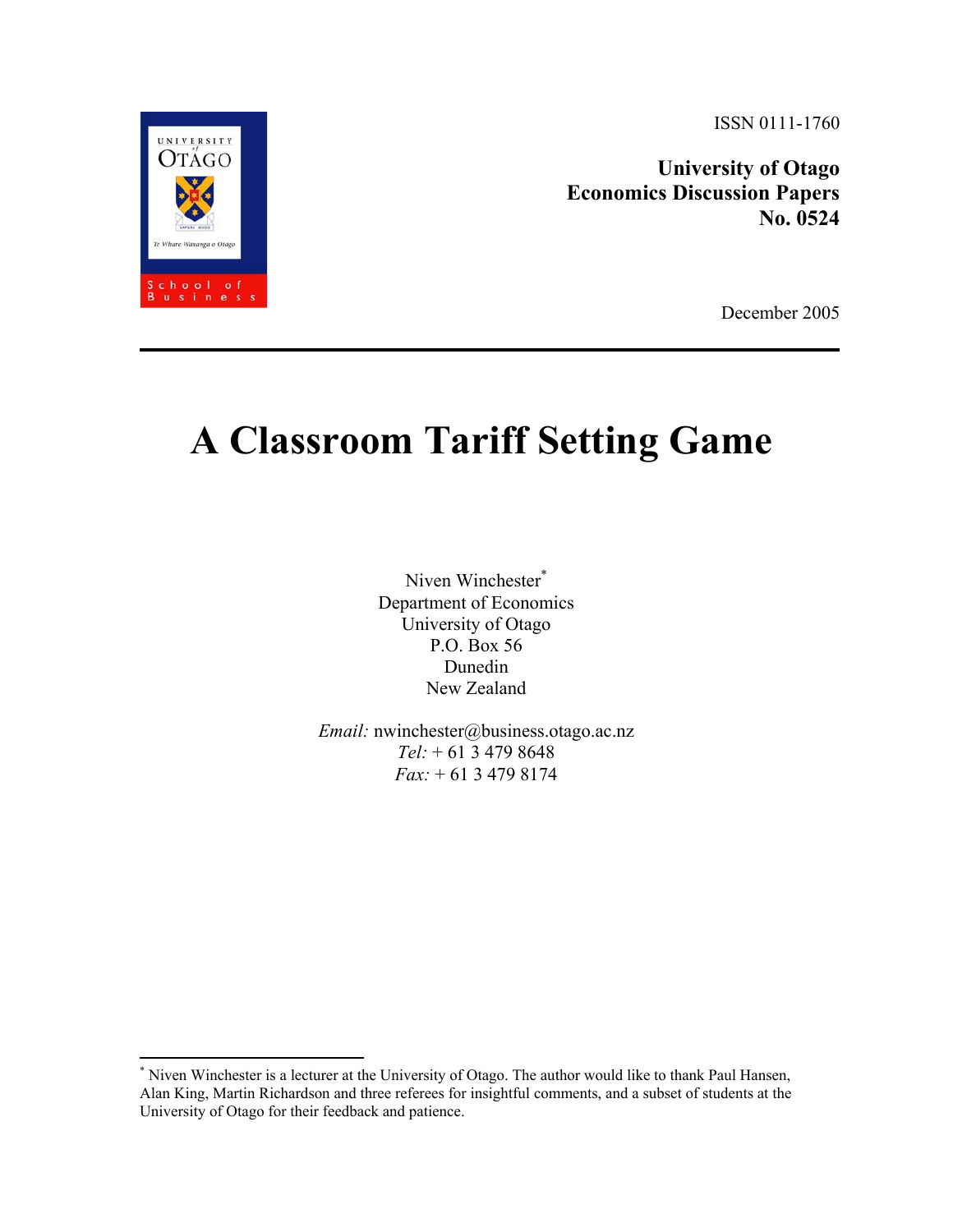# **Abstract**

The author outlines a classroom tariff setting game that allows students to explore the consequences of import tariffs imposed by large countries (countries able to influence world prices). Groups of students represent countries, which are organized into trading pairs. Each group's objective is to maximize welfare by choosing an appropriate *ad valorem* tariff that may be changed intermittently throughout the game. The game is built on a computable general equilibrium model, which allows each nation's utility and terms of trade under alternative tariff regimes to be expressed quantitatively. The exercise encourages students to consider terms of trade improvements and efficiency losses resulting from large-country tariffs, and provides a framework to discuss the Nash equilibrium of a tariff war. The game is a useful supplement to traditional teaching methods.

**Key words:** active learning, classroom experiment, international trade, tariff setting, tariffs

**JEL codes:** A22, F13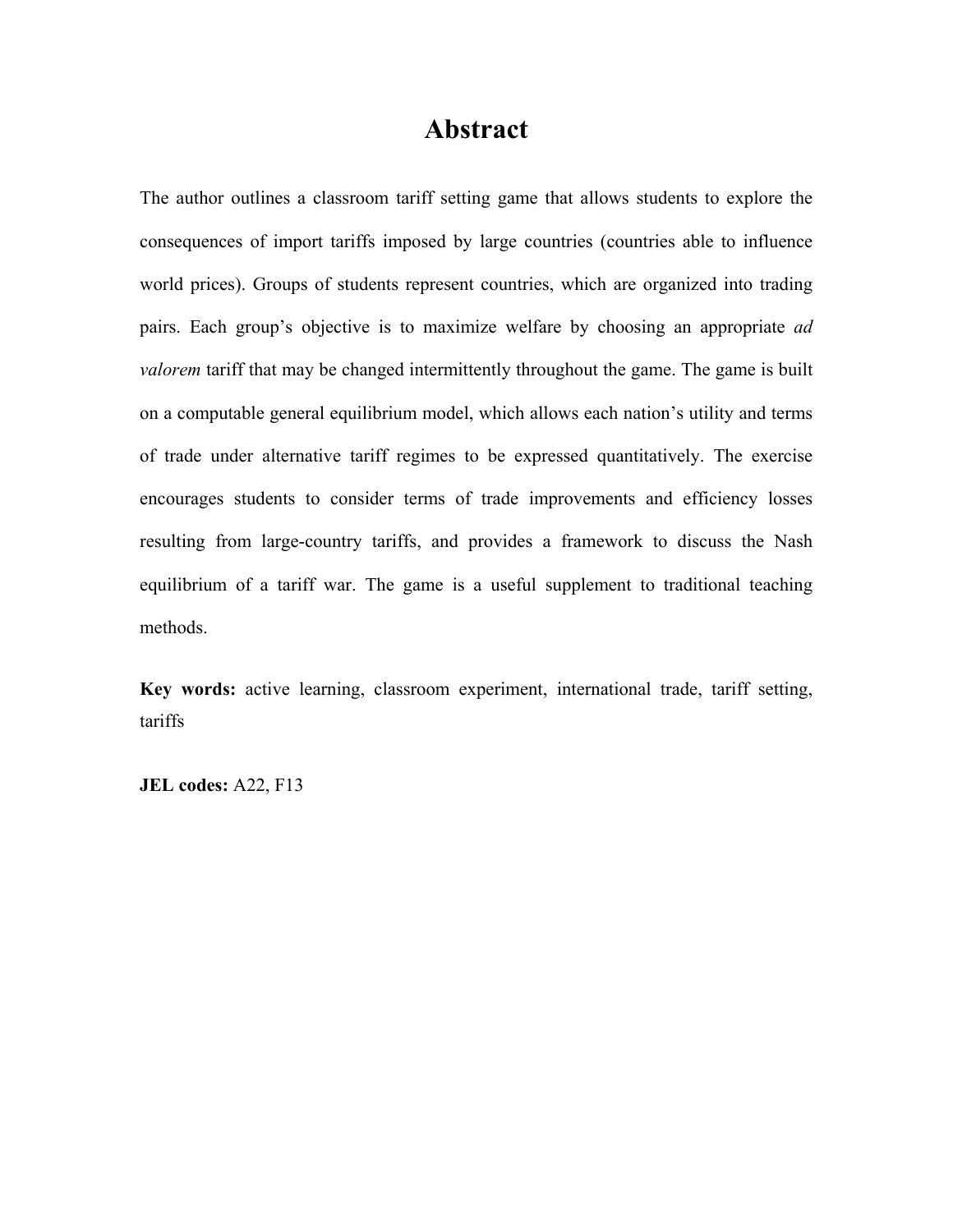## **1. Introduction**

When a large country (a country able to influence world prices) imposes a tariff it experiences a terms of trade improvement and an efficiency loss. As the tariff restricts domestic demand, terms of trade improvements are derived from a decrease in the world price of the imported good. Efficiency losses arise from distortions to producer and consumer prices. A partial equilibrium, supply and demand approach is a simple way of exposing students to these effects in introductory classes, but is of little use when two countries simultaneously impose tariffs; that is, when there is a tariff war. A rigorous treatment of a tariff war requires offer curve analysis, which can be used directly or, via the derivation of reaction functions in tariff space, indirectly to address the issue. Offer curve diagrams, however, are commonly omitted from introductory classes and/or not well understood by undergraduates. $<sup>1</sup>$ </sup>

A tariff setting game, built on a numerical representation of the standard two (countries)  $\times$  two (goods)  $\times$  two (factors) trade model is played over several rounds. Groups of students represent countries, which are organized into trading pairs and aim to maximize welfare by choosing an appropriate *ad valorem* tariff, which may be altered at certain intervals during the game. Solutions to the general equilibrium model under alternative tariff regimes are contained in the appendix and displayed to students after tariff choices are made. The game allows students to explore the effects of large-country tariffs on utility and the terms of trade in an interactive setting and exposes the Nash equilibrium of a tariff war. Although students may choose from a range of possible tariffs, they do not have enough information to determine precisely their country's utility under all possible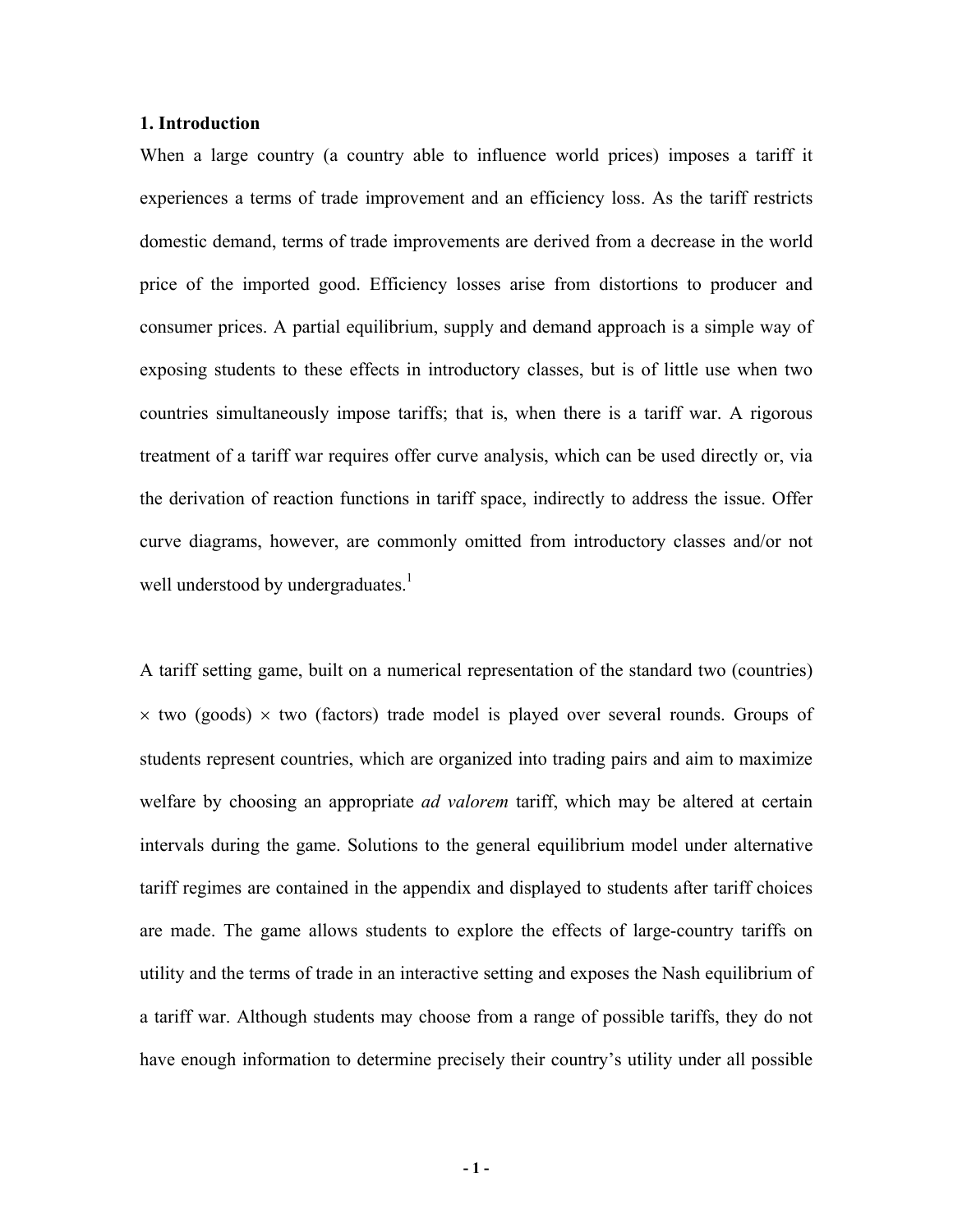tariff combinations. Instead, students are encouraged to use economic intuition and learn from previous rounds to inform their decisions.

In addition to the absence of a suitable apparatus to demonstrate the consequences of a tariff war in introductory classes, the use of a classroom game, as opposed to a "talk and chalk" approach, can be justified on several grounds: (a) classroom experiments, because of their tangible nature, improve students' understanding of abstract concepts (Oxoby 2001); (b) as students have different learning styles, using a range of teaching methods improves the accessibility of economics to more types of students (Becker and Watts 1995; 1996); and (c) going beyond the simple one-shot prisoners' dilemma in games involving strategic choices facilitates a richer understanding of the concept under analysis (Ortmann 2003).

## **PARTICULARS**

The game is suitable for introductory international trade courses and is best played after students have been exposed to the consequences of tariffs imposed by a large country in regular classes, but before retaliation and tariff wars are discussed (i.e., a lecture based on Chapter Eight of Krugman and Obstfeld (2003), or the equivalent section from another introductory international trade textbook, provides participants with suitable preparation). Approximately 45 minutes are required to introduce, play and discuss the game. The game is best suited to class sizes of fewer than 30 students. The game is built on the standard two (countries: the E.U. and the U.S.)  $\times$  two (goods: beer and pretzels)  $\times$  two (factors: capital and labor) trade model. Utility and production functions for each country and factor endowments are displayed in Table 1. Each country is endowed with the same number of capital and labor units and employs identical technologies. Dissimilar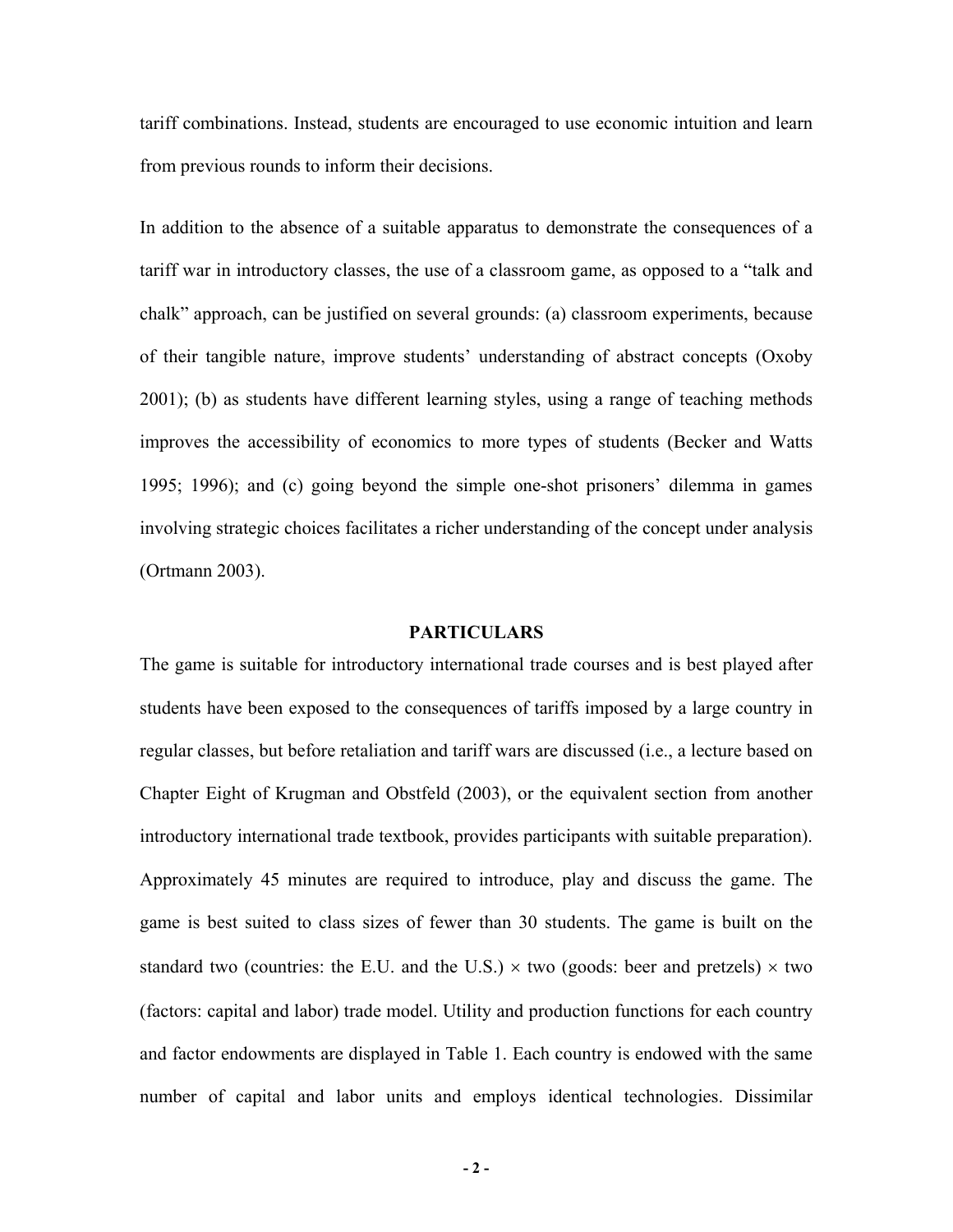preferences require the E.U. to have a comparative advantage in beer and the U.S. in pretzels. Taste differences are symmetric.

[Insert Table 1 here]

#### **PLAYING THE GAME**

Begin by distributing instruction sheets to students that describe the trade model pertaining to Table 1 (see the appendix).<sup>2</sup> Next, display Figure 1, which illustrates the E.U.'s utility, and terms of trade (utility and terms of trade are based so that they equal 1000 and 1, respectively, when there is free trade) for different *ad valorem* import tariffs levied by the E.U.  $(\tau^{EU})$  when the U.S. commits to free trade. It is also a good idea to reiterate that the model is symmetric and ask students to consider the following questions: (a) What are the sources of changes in E.U. utility?<sup>3</sup> (b) Why is welfare unchanged for increases in  $\tau^{EU}$  above 70 percent?<sup>4</sup> (c) What happens to U.S. utility and terms of trade as  $\tau^{EU}$  increases? Why?<sup>5</sup>

#### [Insert Figure 1 here]

Although, the game can be played with any even number of groups chosen by the instructor, having six groups permits all students to have an input into tariff choices and also ensures that the game is completed within a reasonable time period when class size is between 20 and 30. When there are six groups, three simulations of the game are played simultaneously by three trading pairs  $(E.U.^1$  and  $U.S.^1$ ,  $E.U.^2$  and  $U.S.^2$ , and  $E.U.^3$  and  $U.S.<sup>3</sup>$ ). Once groups have been established, the instructor distributes signs displaying each group's country type and number. To avoid collusion among country pairs, do not allow students to disclose their country details to other groups.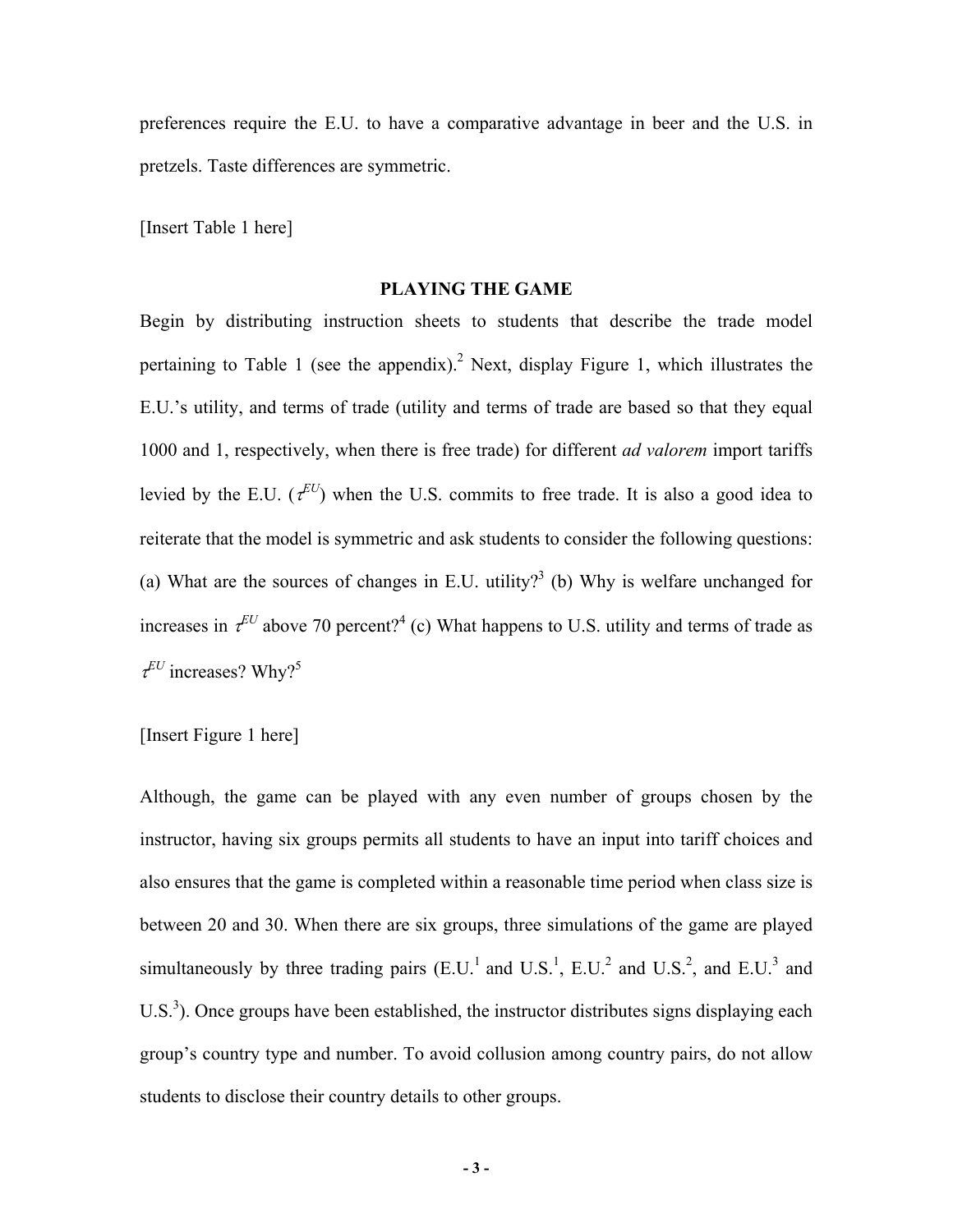The objective of each group is to maximize their nation's utility by choosing an appropriate nonnegative, *ad valorem* tariff, which, for reporting convenience, must be a multiple of 5 percent. Free trade is the starting point for the game. The sequence of tariff choices is as follows: E.U. country groups select tariffs in odd-numbered rounds and U.S. country groups choose tariffs in even-numbered rounds. Tariff choices are maintained for two rounds (i.e., Round 1: the E.U. chooses a tariff while the U.S. commits to free trade; Round 2: U.S. country groups select a tariff while E.U. country groups maintain tariffs chosen in Round 1; Round 3: E.U. country groups select a tariff while U.S. country groups maintain tariffs chosen in Round 2; and so on). When introducing the game, make it clear to students that they are not expected to solve for the optimal tariff level explicitly, although they should be able to derive some qualitative conclusions using Figure 1 and (where applicable) results from previous rounds (across all trading pairs). Students have two minutes to select a tariff in each round. Playing six rounds is usually sufficient to tease out the important aspects of a tariff war. As country pairs choose tariffs consecutively, I do not tell students how many rounds the game will have to prevent country groups acting as Stackelberg leaders when selecting tariffs in the penultimate round.

To entice groups to maximize utility, a prize is offered to each member of the best E.U. country group and the best U.S. country group, where best is defined as highest average utility and ties are broken by flipping a coin. Although it is common to offer monetary prizes, distributing cash amongst group members can be time consuming and impractical if the instructor has several consecutive classes. I have found chocolate bars act as a good incentive  $6$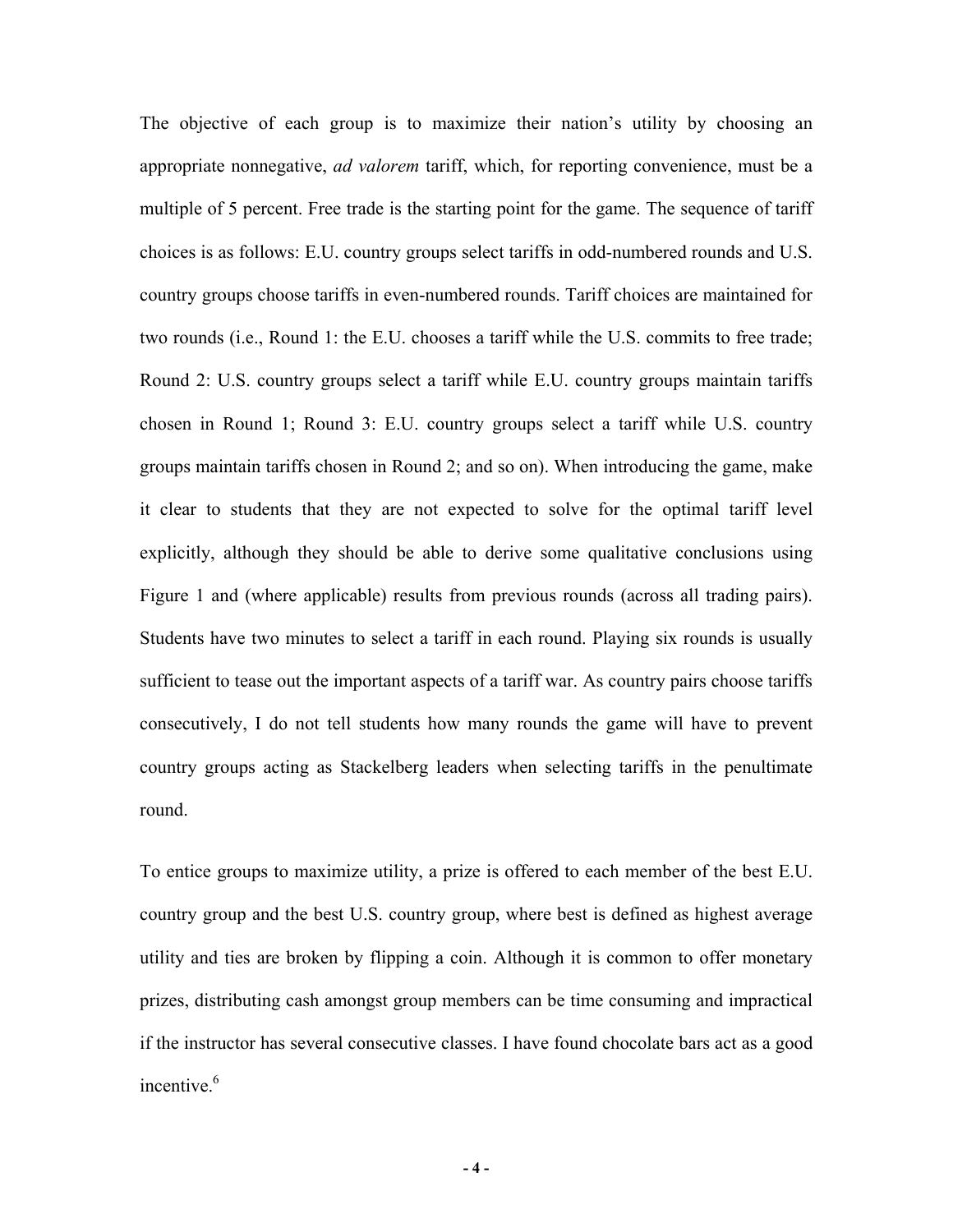Utility and terms of trade for the E.U. under alternative tariffs regimes are derived via computer simulation and displayed in Appendix Tables A.1 and A.2, respectively. U.S. utility and terms of trade are derived symmetrically.<sup>7</sup> For example, if  $\tau^{EU} = 15$  percent and  $\tau^{US}$  = 5 percent, E.U. and U.S. utility are 1002.68 and 988.95, respectively, and the two countries' terms of trade are 1.045 and 0.957, respectively. After tariff choices are made, approach each group eligible to choose a different tariff and record their selections. Once each group's utility and terms of trade have been determined, display these figures along with tariff choices to the class. Do not display the complete contents of Tables A.1 and A.2. If a tariff structure chosen by a trading pair results in zero trade, make this explicit to the class. Students record the results from each round in a results sheet (see the appendix). The end of each round provides an opportunity to discuss the results in terms of increases/decreases in each nation's terms of trade and efficiency losses. For example, the instructor may ask, why is utility in the E.U. higher in round 2 than round 3 when the E.U.'s terms of trade is higher in the latter? $8$  Questions can also be asked as tariffs are entered but before the results are displayed. For example, after revealing tariff choices by a trading pair the instructor may ask: (a) Which nation will experience an improvement in its terms of trade? (b) Which nation will have higher utility? $9^9$ 

As demonstrated in the following section, six rounds are normally sufficient to portray the key elements of a tariff war and the results provide enough information to tease out the Nash equilibrium, which occurs when each country levies a tariff of 15 percent. Conclude by summarizing the game using the payoff matrix displayed in Figure 2. For ease of illustration, each player can only choose between two alternatives in this payoff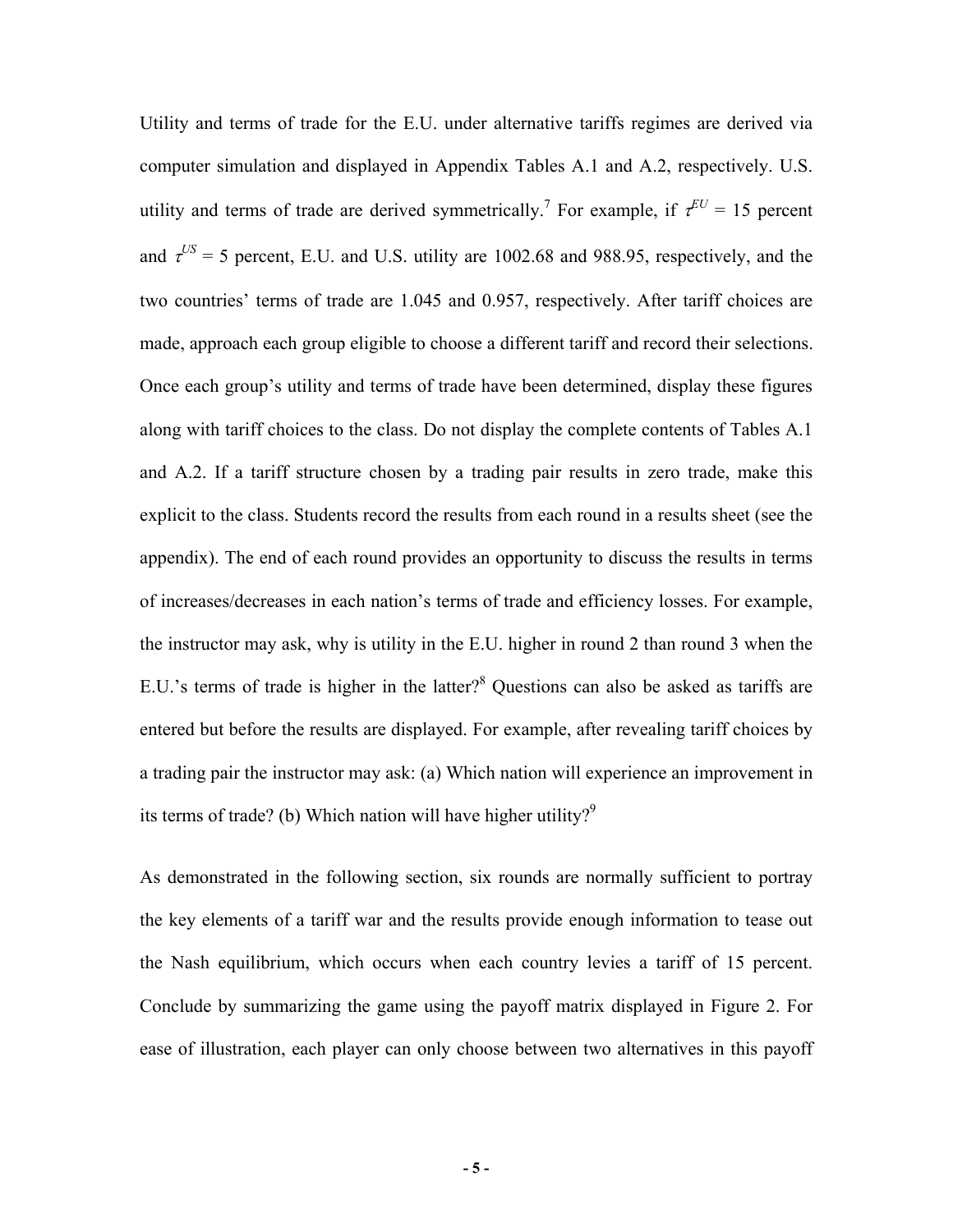matrix – to commit to free trade or to impose a tariff of 15 percent. (Summarizing the actual game would require a payoff matrix with 15 rows and 15 columns.)

[Insert Figure 2 here]

A quick guide to the game is presented below:

- 1. Distribute instruction and record sheets to students.
- 2. Divide the class into six groups and create three trading pairs.
- 3. Display Figure 1.
- 4. Ask EU country groups to choose an *ad valorem* tariff.
- 5. Ask US country groups to choose an *ad valorem* tariff (if round number less than six, repeat step (4), otherwise go to step (6)).
- 6. Summarize and discuss game; display Figure 2.

# **SIMULATION RESULTS**

Data from a typical class simulation for a single trading pair are presented in Table 2. In this exercise, the E.U. selected the optimal tariff indicated in Figure 1 in the first round. Although this may seem obvious, a 20 percent tariff is not always selected in this round. Sometimes students who are aware of the prisoners' dilemma nature of the game select a lower tariff in the hope that the U.S. will be kind to them in subsequent rounds.<sup>10</sup> Both countries focused on terms of trade gains in rounds 2 and 3, which resulted in utility in these nations deteriorating relative to free trade. The U.S. traded a terms of trade loss for an efficiency improvement in the fourth round by lowering its tariff from 25 percent to 20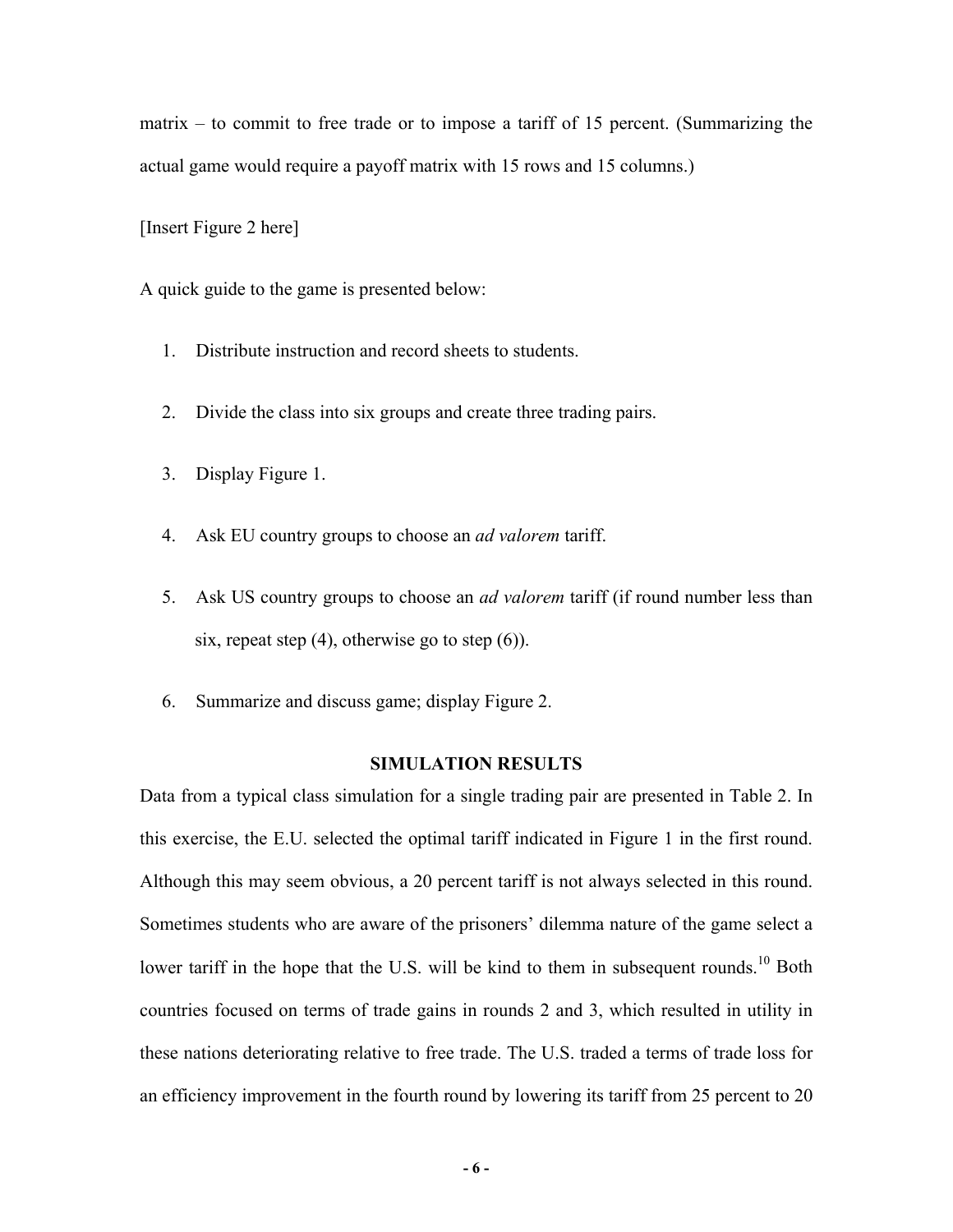percent, which increased U.S. utility from 971.71 to 975.24. The E.U. adopted a similar strategy in round 5. Although the Nash equilibrium is not replicated in round 6, the key elements of the equilibrium are: both countries derive lower utility than in free trade and levy lower tariffs than that which is optimal when their trading partner commits to free trade. Additionally, when asked about their strategies, both groups were aware of the prisoners' dilemma nature of the game. In general, tariff choices in other in-class simulations follow a similar pattern (i.e., tariff choices are higher in rounds 2 and 3 than in rounds 4 and 5). Groups who choose relatively low tariffs are hardly ever rewarded, and impose positive tariffs as soon as it obvious that their partner is not willing to cooperate. Tariff combinations that prohibit trade are seldom in place for more than one round in any set of simulations.

#### **EXTENSIONS**

The game can also be used to demonstrate one benefit from setting the rules for world trade via a governing body such as the World Trade Organization, as emphasized by, amongst others, Bagwell and Staiger (1999), McMillan (1989) and Mayer (1981). Playing another round in which inter-group discussions are allowed prior to tariff selection accomplishes this. Ask groups who chose a zero tariff why they did so without a binding contract. Ask students who chose a positive tariff what would be required for them to commit to free trade.

Many real-life examples can be included to animate the game, such as referring to the Smoot-Hawley tariff Act, which enticed a large proportion of foreign nations to impose retaliatory tariffs. The recognition by many Western nations that these actions hindered global economic development and that trade policies should be determined cooperatively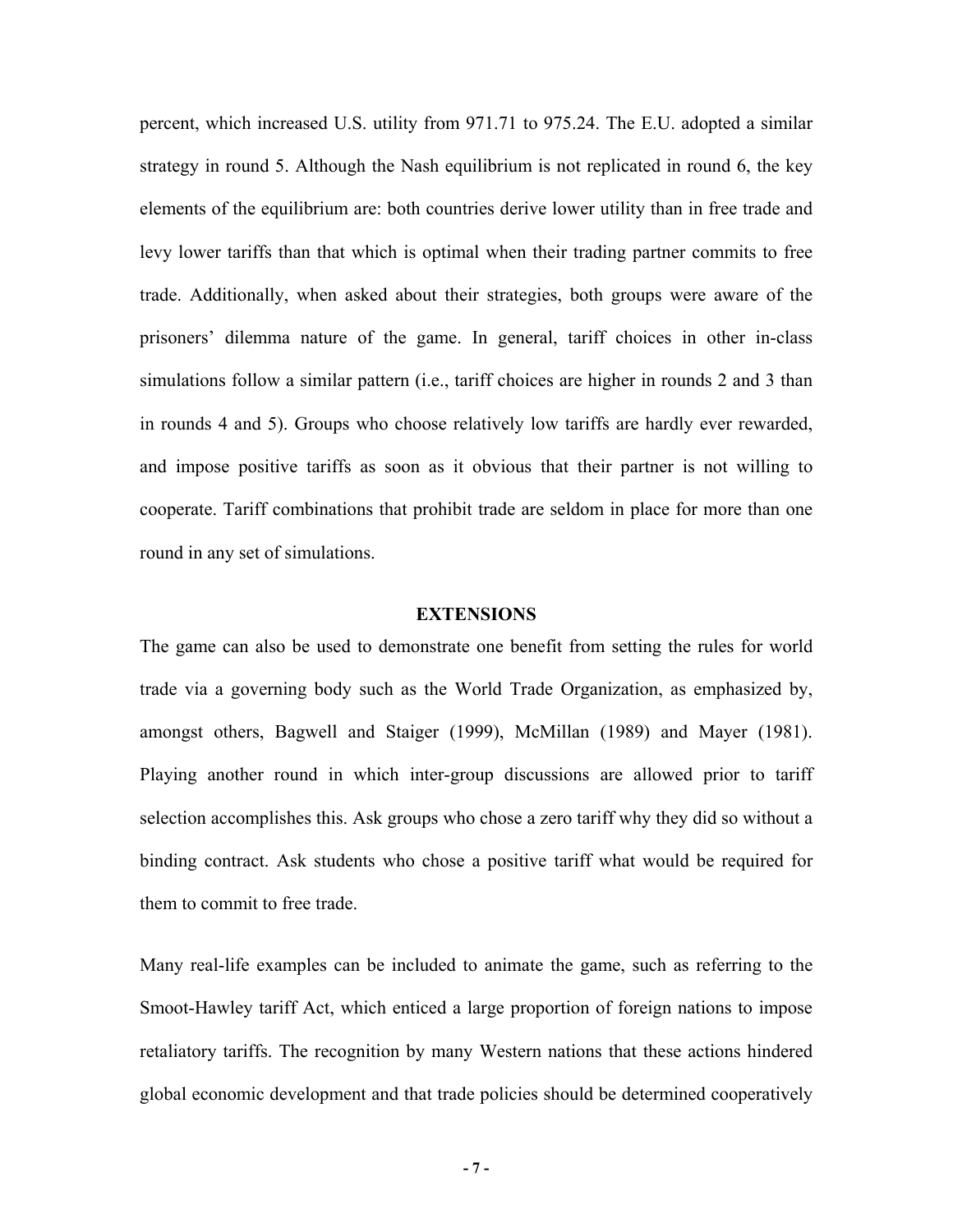shortly after the Second World War, also fits nicely with the demonstration mentioned above. Substituting steel for beer and agriculture for pretzels presents a more recent illustration (i.e., the narrowly averted tariff war between the U.S. and the E.U. in 2003).

#### **SUMMARY**

A tariff setting game requires students, who represent countries, to consider terms of trade movements and efficiency losses associated with large country-import tariffs. At the beginning of the game, students only know the optimal strategy when one country levies a nonnegative tariff and the other commits to free trade. The structure of the game forces students to think carefully about the effects of retaliation by evaluating the channels through which tariffs operate, which can be discussed at the end of each round. A simple form of the tariff setting game involves students choosing a zero or a positive tariff. Holt and Capra (2000) outline how such a game can be played using playing cards.<sup>11</sup> The binary variant of the game, however, is much less thought provoking than when tariffs are a multiple choice. Comments from students who have played the game indicate that the numerical nature of the game greatly assists understanding of the channels through which large-country tariffs affect welfare.

#### **NOTES**

 $\overline{a}$ 

<sup>&</sup>lt;sup>1</sup> Two prominent undergraduate international trade texts, Krugman and Obstfeld (2003, 212-3) and Yarbrough and Yarbrough (2003, 159-62), confine offer curve analyses to appendices.

 $2$  The instruction sheet simply states each nation's exports and imports. An alternative approach is to ask students to determine the natural pattern of trade before attending the class in which the game is played, which can be reviewed at the start of the session. If this is the case, some leading questions may be useful: (a) Are the production possibilities frontiers the same across countries? How do you know this? (b) Which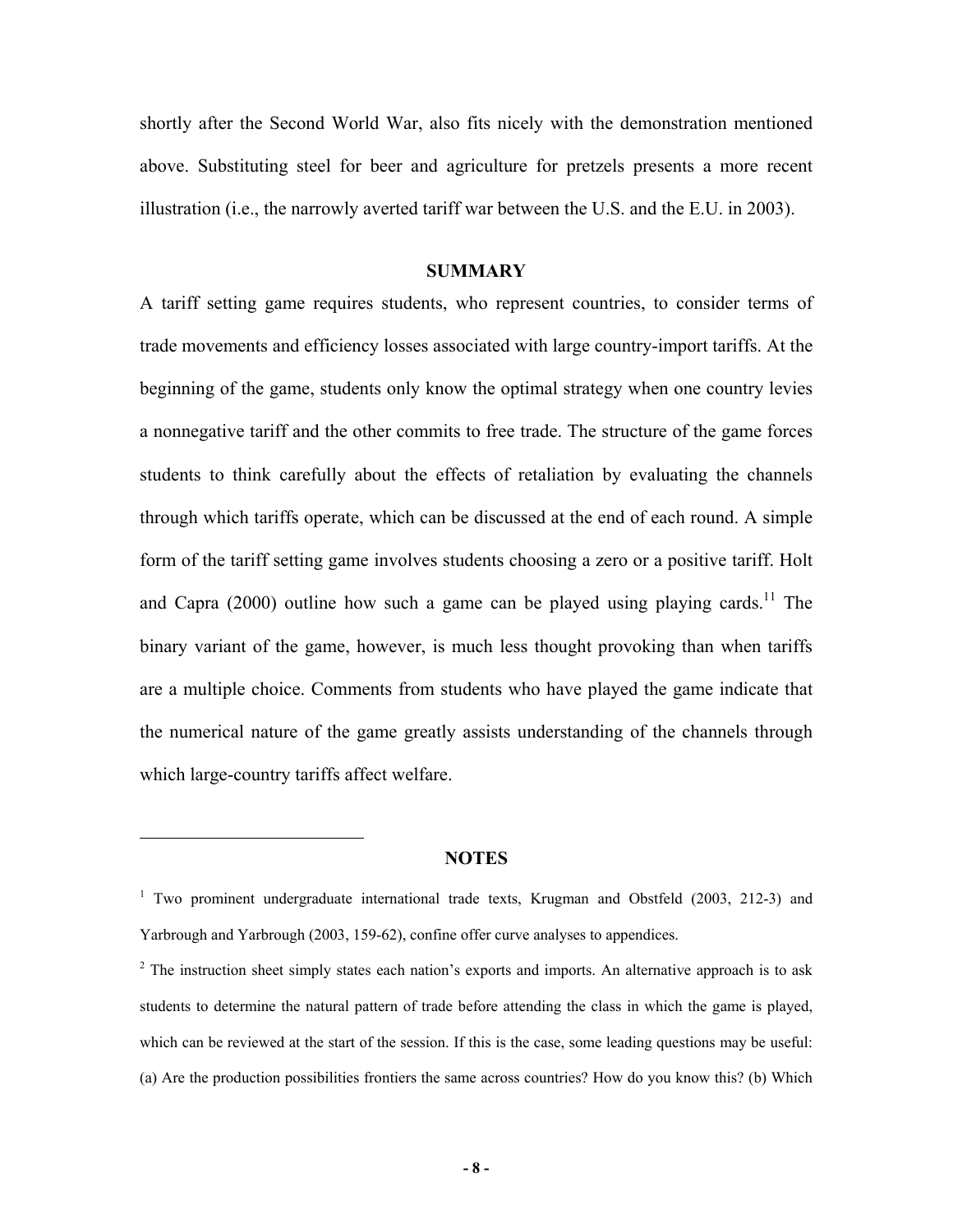country has the steeper indifference curve? (c) Which country has the higher autarky relative price of beer? (d) Which nation will export beer? Which nation will export pretzels?

<sup>3</sup> As a result of the tariff, the E.U. experiences a terms of trade improvement, which increases welfare, and an efficiency loss, which decreases welfare. Additionally, the magnitude of the latter effect rises relative to that of the former as the tariff increases (for all  $\tau^{E.U.}$  < 70 percent).

<sup>4</sup> An *ad valorem* tariff greater than or equal to 70 percent prohibits trade.

<sup>5</sup> The U.S. experiences greater efficiency losses and a worsening of its terms of trade as  $\tau^{E.U.}$  increases (for all  $t^{E.U.}$  < 70 percent). U.S. utility is, therefore, a decreasing function of  $t^{E.U.}$  (for all  $t^{E.U.}$  < 70 percent).

<sup>6</sup> As minimizing the utility of a trading partner (i.e., choosing a different objective to that stipulated) provides an illustration of the "cutting off your nose to spite your face" nature of tariff wars, one referee questioned whether an incentive is needed. My experience, however, suggests that students are more enthusiastic about the game, and therefore learn more, when a prize is offered.

 $<sup>7</sup>$  Simulation results are also available in Excel format. The spreadsheet calculates utilities and terms of</sup> trades once tariff choices are entered and can be downloaded from:

http//www.business.otago.ac.nz/econ/Personal/NW/tariff\_results.xls.

<sup>8</sup> Efficiency losses outweigh terms of trade improvements as  $\tau^{E,U}$  increase. Hence, a higher terms of trade is not necessarily associated with higher utility.

<sup>9</sup> Providing trade is not prohibited, as the underlying model is symmetric, both nations will experience similar efficiency losses but the country that chooses the higher tariff will experience a terms of trade improvement. Hence, the country that sets the higher tariff will also have higher utility. However, this is not to say that choosing a higher tariff than ones trading partner is a dominant strategy.

 $10$  This is not uncommon in finite period, prisoners' dilemma type economic experiments – see for example Holt and Capra (2000).

 $11$  As Cournot reaction functions resemble reaction functions in tariff space, the tariff setting game is also related to oligopoly in-class games outlined by Meister (1999) and Beckman (2003).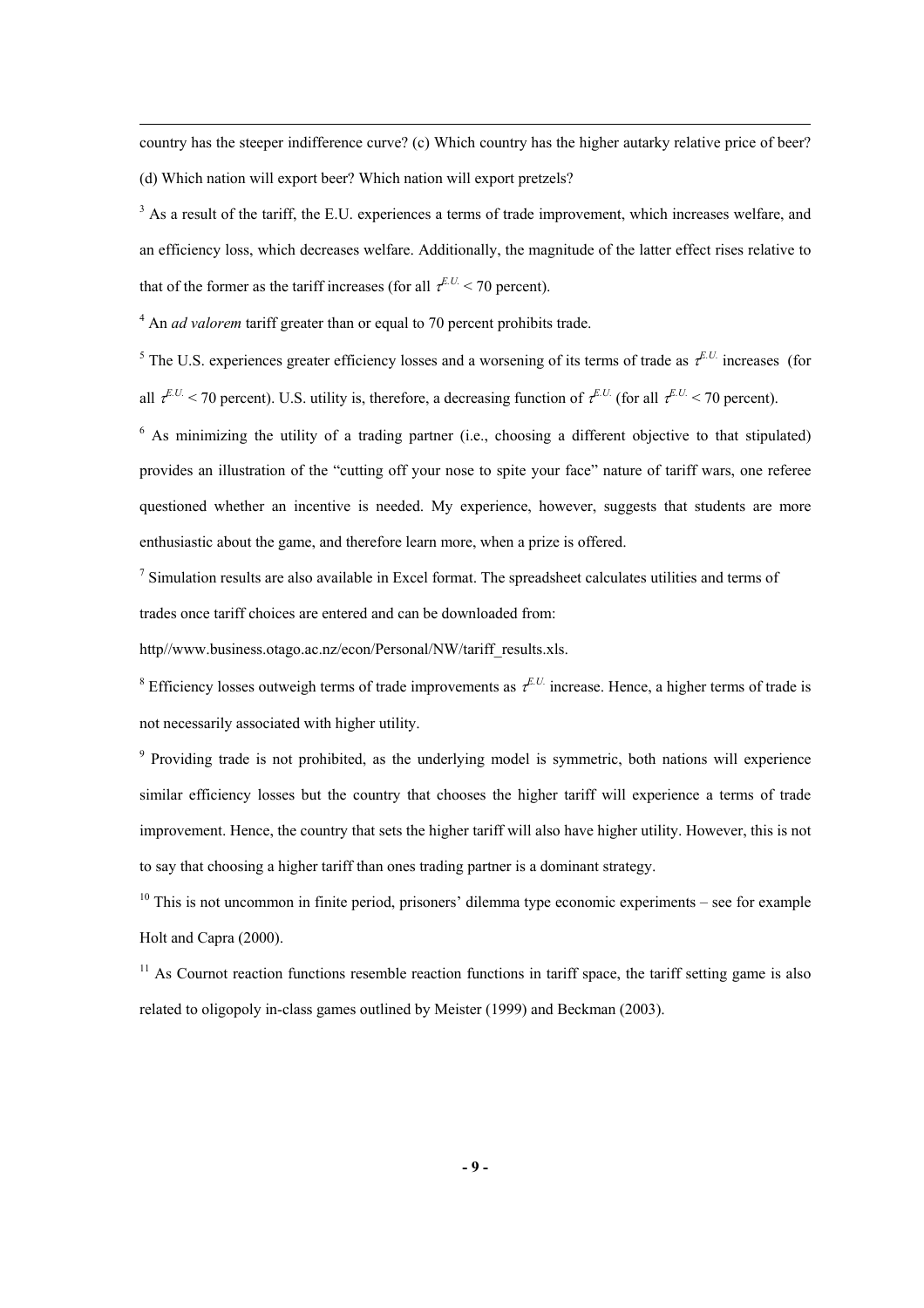#### **REFERENCES**

- Bagwell, K., and R. W. Staiger. 1999. An economic theory of GATT. *American Economic Review* 89 (March): 215-48.
- Becker, W. E., and M. Watts. 1995. Teaching tools: Teaching methods in undergraduate economics. *Economic Inquiry* 33 (October): 692-700.
- 1996. Chalk and talk: A national survey on teaching undergraduate economics. *American Economic Review* 86 (May): 448-53.
- Beckman, S. R. 2003. Cournot and Bertrand games*. Journal of Economic Education* 34 (Winter): 27-35.
- Holt, C. A., and M. Capra. 2000. Classroom games: a prisoner's dilemma. *Journal of Economic Education* 31 (Summer): 229-36.
- Krugman, P. R., and M. Obstfeld. 2003. *International economics: Theory and policy*.  $6<sup>th</sup>$  ed. Boston: Addison Wesley.
- McMillan, J. 1986. A game-theoretic view of international trade negotiations: Implications for developing countries. In J. Whalley, ed., *Developing countries and the global trading system: Volume I*. 26-44. Ann Arbor: University of Michigan Press.
- Mayer, W. 1981. Theoretical considerations on negotiated tariff adjustments. *Oxford Economic Papers* 33(March): 135-53.
- Meister, J. P. 1999. Oligopoly-An in-class economic game. *Journal of Economic Education* 30 (Fall): 383-91.
- Ortmann, A. 2003. Bertrand price undercutting: A brief classroom demonstration. *Journal of Economic Education* 34 (Winter): 21-6.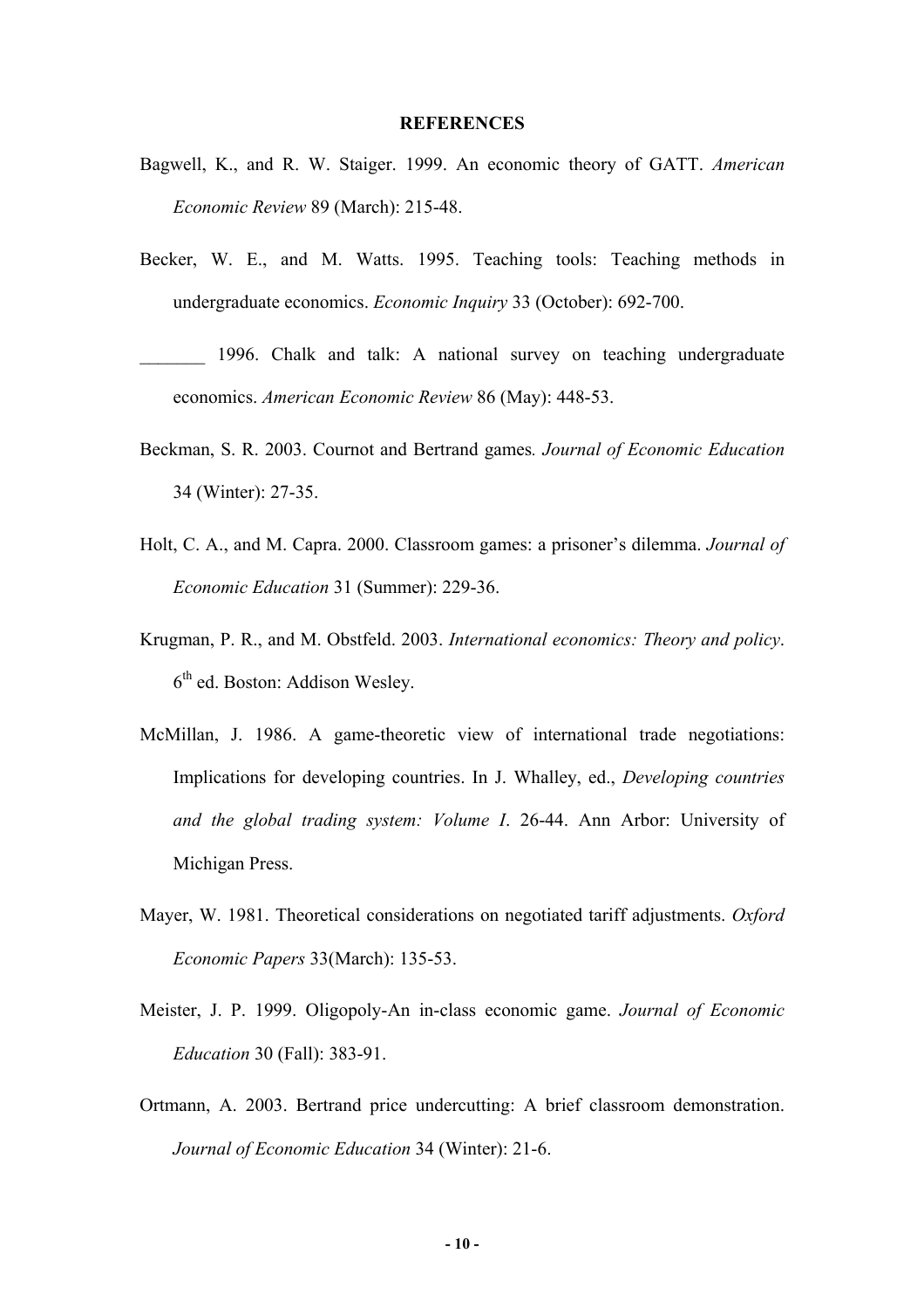- Oxoby, R. J. 2001. A monopoly classroom experiment. *Journal of Economic Education* 32 (Spring): 160-8.
- Yarbrough, B. V., and R. M. Yarbrough. 2003. *The world economy: Trade and finance*. 6th ed. Mason, Ohio: South-Western/Thomson Learning.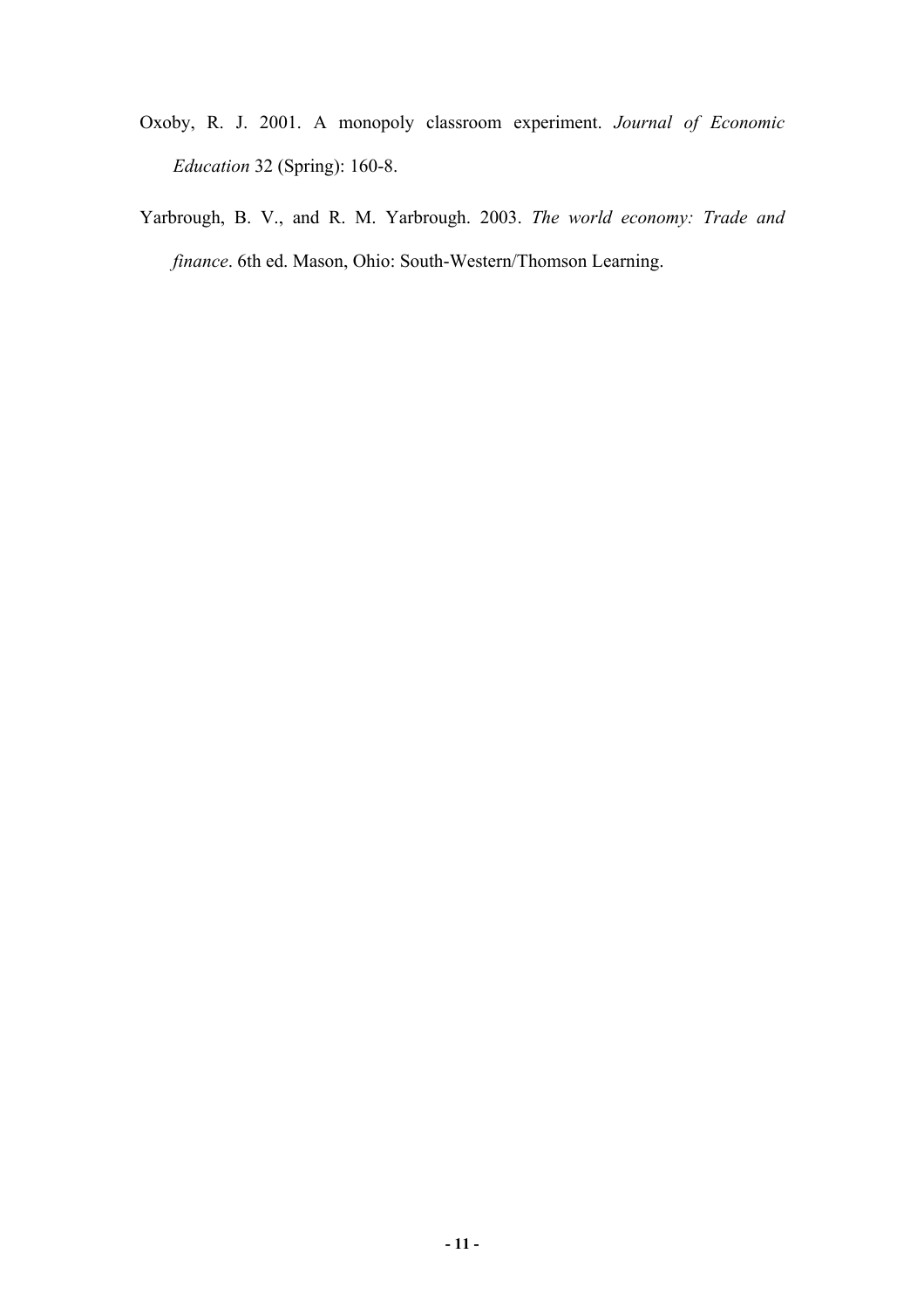| <b>TADLE 1. UTHLY, I FOURCHON AND FACTOL ENGOWHICHTS</b>     |                                                                    |  |  |  |  |  |  |  |  |  |  |  |
|--------------------------------------------------------------|--------------------------------------------------------------------|--|--|--|--|--|--|--|--|--|--|--|
| <b>Utility</b>                                               | <b>Production</b>                                                  |  |  |  |  |  |  |  |  |  |  |  |
| $U_{\text{EII}} = B_{\text{EII}}^{1/4} P_{\text{EII}}^{3/4}$ | $B_j = 1.75K_{bi}^{1/4}L_{bi}^{3/4}$                               |  |  |  |  |  |  |  |  |  |  |  |
| $U_{\text{IIS}} = B_{\text{IIS}}^{3/4} P_{\text{IIS}}^{1/4}$ | $P_j = 1.75K_{pi}^{3/4}L_{pi}^{1/4}$                               |  |  |  |  |  |  |  |  |  |  |  |
|                                                              | $K_{bi} + K_{Di} = 4000$ $L_{bi} + L_{Di} = 4000$ $j = E.U., U.S.$ |  |  |  |  |  |  |  |  |  |  |  |

**TABLE 1: Utility, Production and Factor Endowments** 

*Note:*  $B_j$ , and  $P_j$ , denote the quantity of beer and pretzels in country *j* respectively; and  $K_{ij}$  and  $L_{ij}$  denote the quantity of capital and labor employed by industry *i* in country *j* respectively (*i* = beer, pretzels).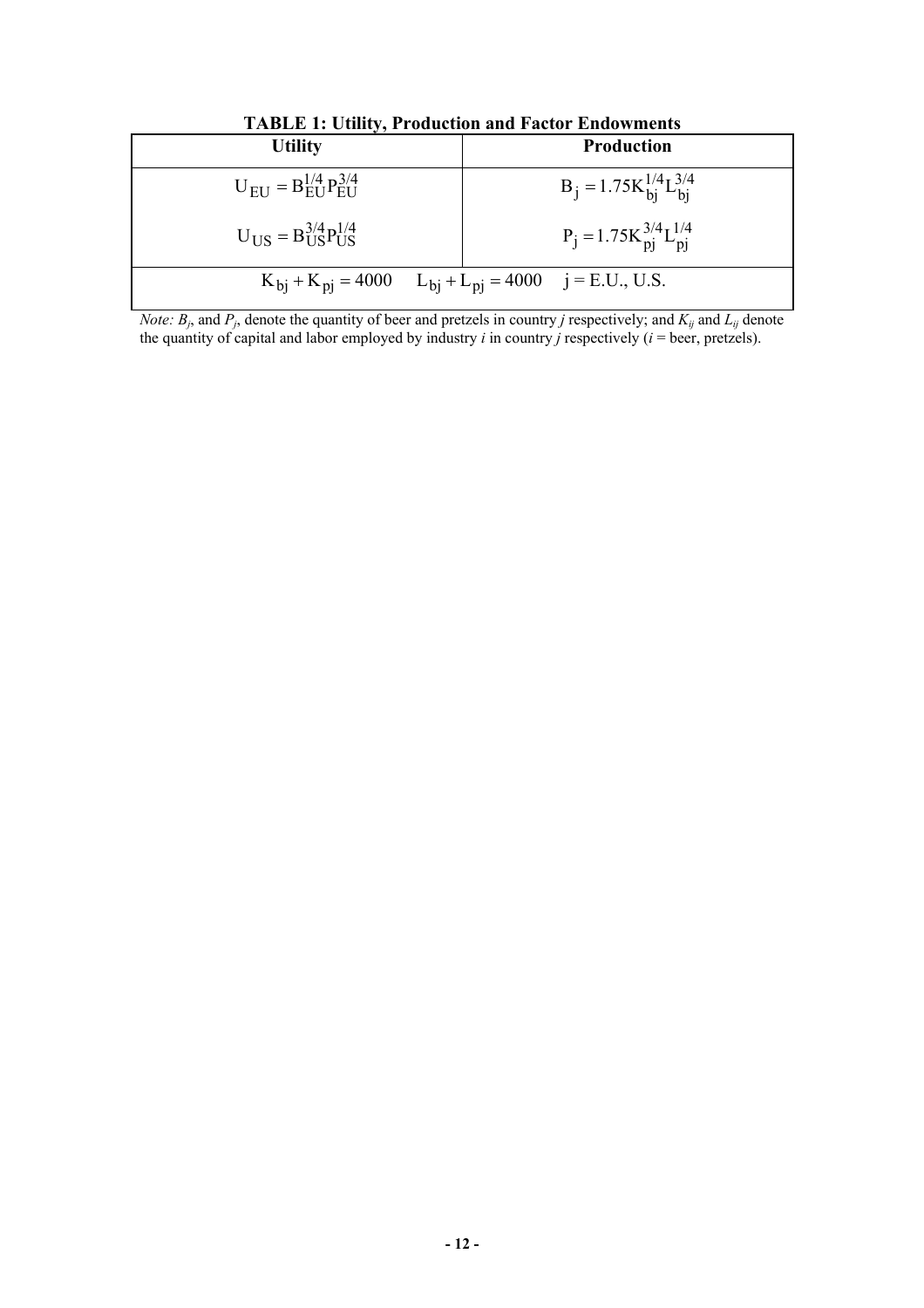

*Note:* An *ad valorem* tariff greater than or equal to 70 percent prohibits trade.

# **Figure 1: E.U. Utility and terms of trade when the E.U. imposes a tariff and the U.S. commits to free trade.**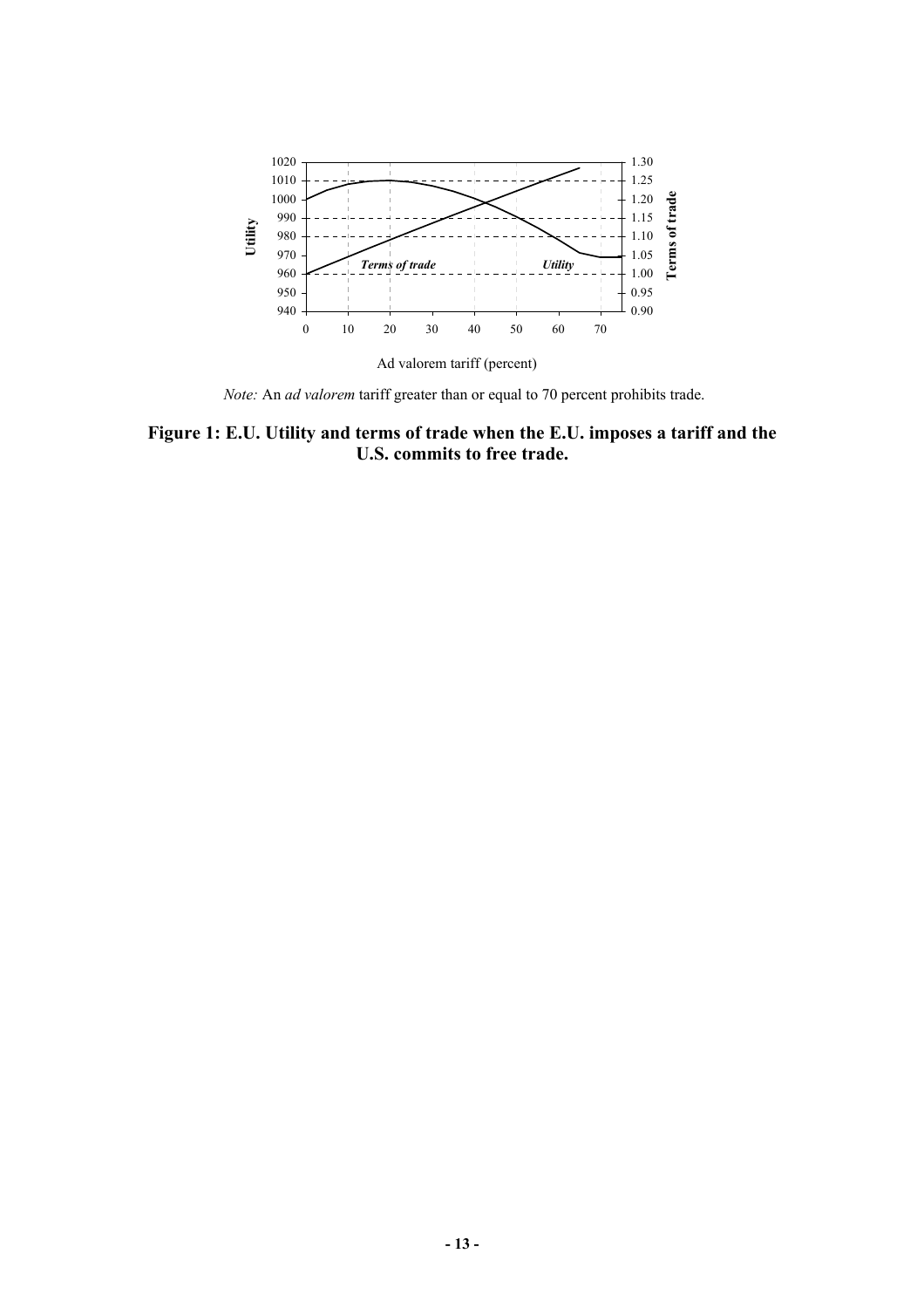|      |                           | U.S.                 |                           |  |  |  |  |  |
|------|---------------------------|----------------------|---------------------------|--|--|--|--|--|
|      |                           | $\tau^{\text{US}}=0$ | $\tau^{\text{US}} = 15\%$ |  |  |  |  |  |
|      | $\tau^{\text{EU}}=0$      | 1000.00 1000.00      | 985.62 1009.77            |  |  |  |  |  |
| E.U. | $\tau^{\text{EU}} = 15\%$ | 1009.77 985.62       | 990.78 990.78             |  |  |  |  |  |

**FIGURE 2: Payoff matrix for tariff setting game.**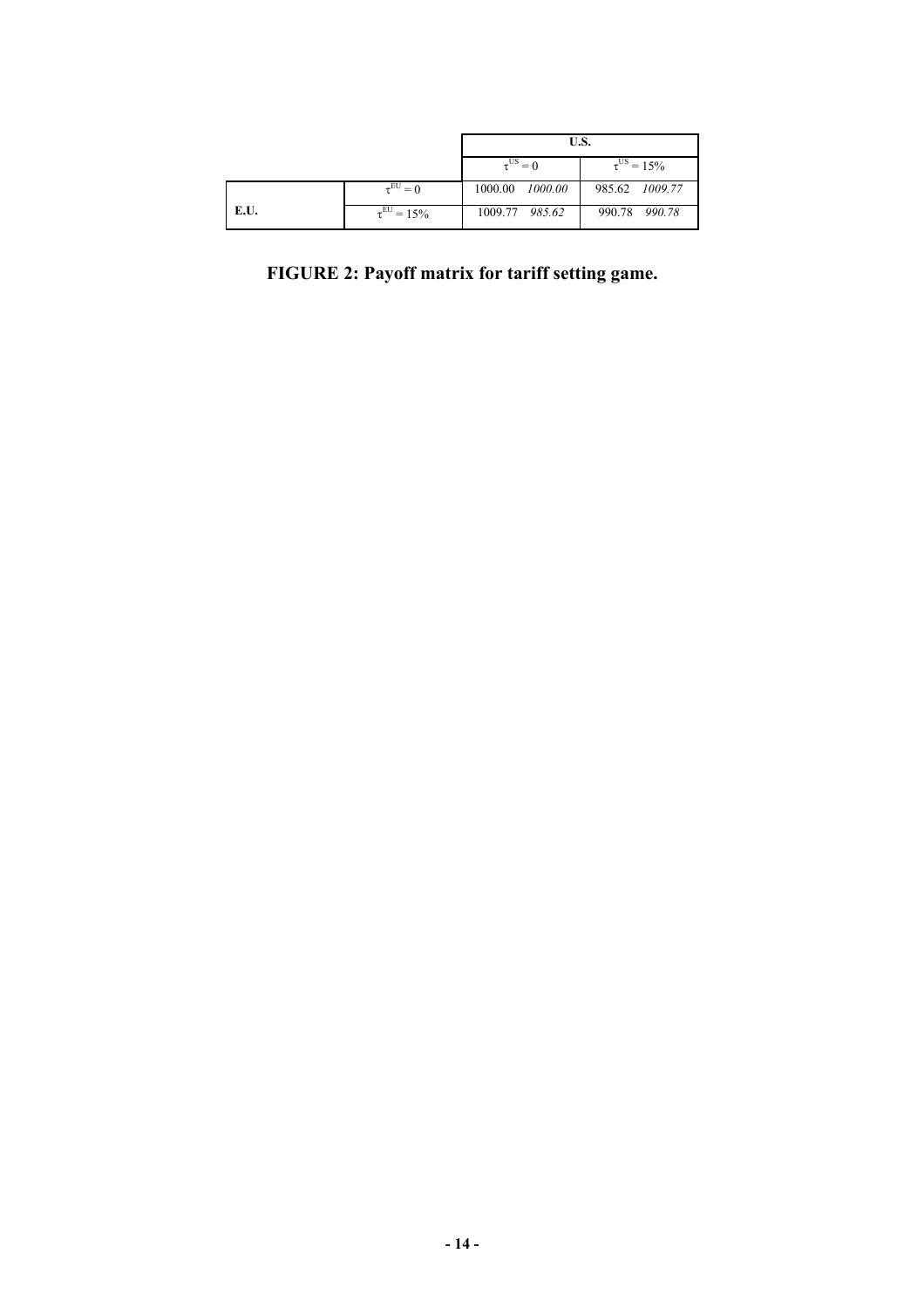| E.U. tariff<br>Round |          | U.S. tariff | E.U. utility | U.S. utility | E.U. ToT | U.S. ToT |  |  |
|----------------------|----------|-------------|--------------|--------------|----------|----------|--|--|
| Free Trade           | $\theta$ | 0           | 1000.00      | 1000.00      | 1.000    | 1.000    |  |  |
|                      | 20       | $\theta$    | 1010.09      | 982.08       | 1.092    | 0.916    |  |  |
| $\overline{2}$       | 20       | 25          | 979.47       | 981.53       | 0.980    | 1.020    |  |  |
| 3                    | 30       | 25          | 972.19       | 971.71       | 1.020    | 0.981    |  |  |
| $\overline{4}$       | 30       | 20          | 977.78       | 975.24       | 1.041    | 0.961    |  |  |
| 5                    | 15       | 20          | 985.83       | 989.65       | 0.979    | 1.021    |  |  |
| 6                    | 15       | 10          | 996.37       | 990.60       | 1.022    | 0.979    |  |  |

**TABLE 2: Results from a Class Simulation.** 

*Note:* ToT denotes "terms of trade".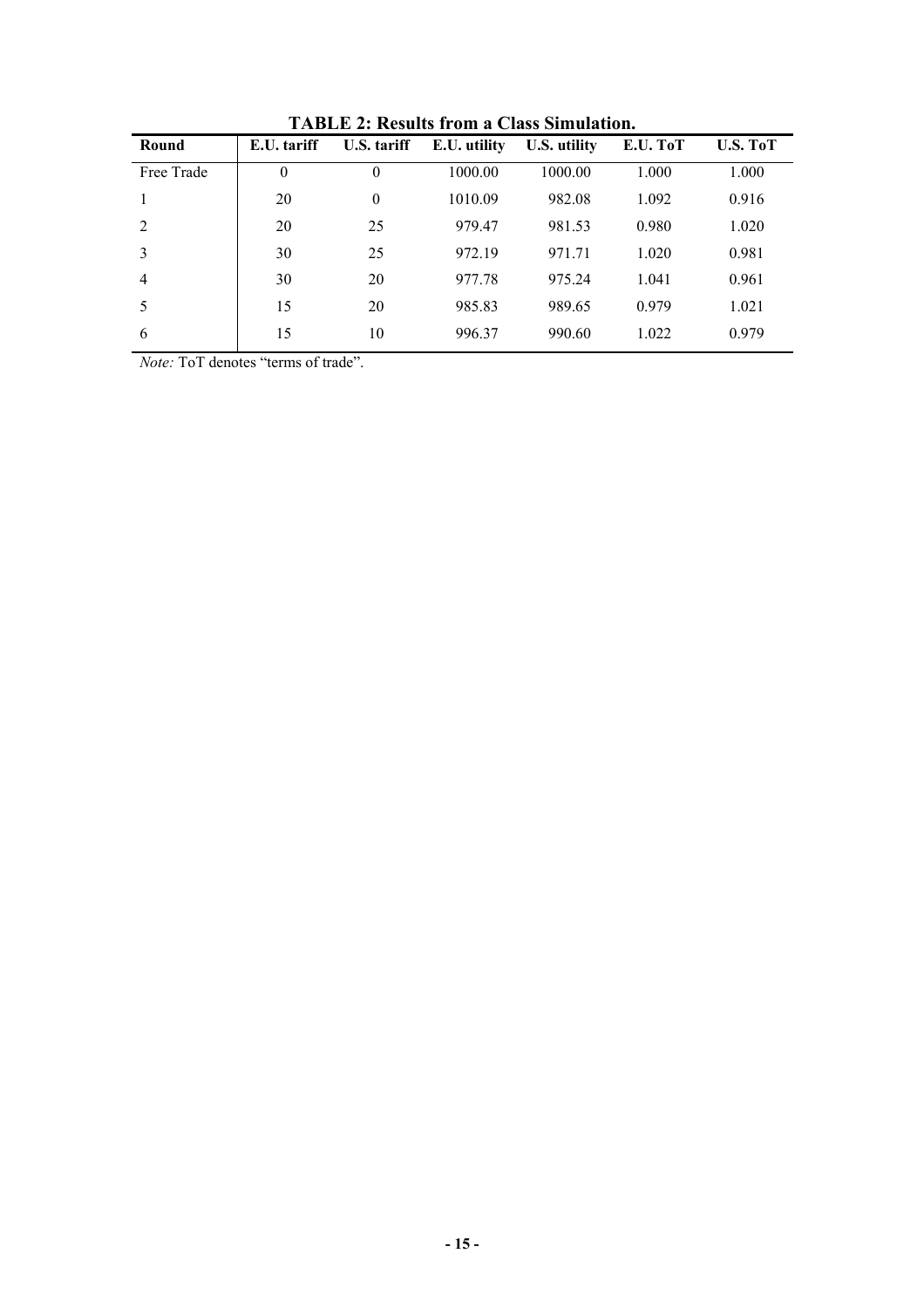# **APPENDIX: Student Instruction and Result Sheet and Solutions to the General Equilibrium Model**

## **Student Instruction and Results Sheet**

Consider two countries, the E.U. and the U.S., which produce two goods, beer and pretzels, under conditions of increasing opportunity costs. The two countries are identical in every aspect except for tastes. Residents of the E.U. prefer to consume large amounts of pretzels whereas residents of the U.S. prefer to consume large amounts of beer. Preferences are symmetric (i.e., the E.U.'s liking for pretzels matches the U.S.'s liking for beer and *vice versa*). As a result, the E.U. will export beer and import pretzels, and the U.S. will export pretzels and import beer when the two countries trade.

Figure 1, displayed at the front of the class, illustrates the E.U.'s utility and terms of trade for various *ad valorem* import tariffs levied by the E.U. when the U.S. commits to free trade. (Note*:* the game is symmetric, so the diagram can also be interpreted to display U.S. utility and terms of trade when the U.S. chooses a positive tariff and the E.U. commits to free trade).

The diagram illustrates that, when the U.S. commits to free trade, the welfaremaximising tariff for the E.U. is 20 percent. Your objective is to maximise your county's utility by choosing a non-negative, *ad valorem* import tariff in each round. Your chosen tariff must be a multiple of 5 percent (e.g., 0, 5, 10, 15, etc). The starting point for the game is free trade. E.U. country groups can only choose a different tariff in odd-numbered rounds and U.S. country groups may only levy a different tariff in even-numbered rounds. Tariff choices remain in place for two rounds. That is, the sequence of the game is as follows: Round  $1 - E.U$ . country groups choose tariffs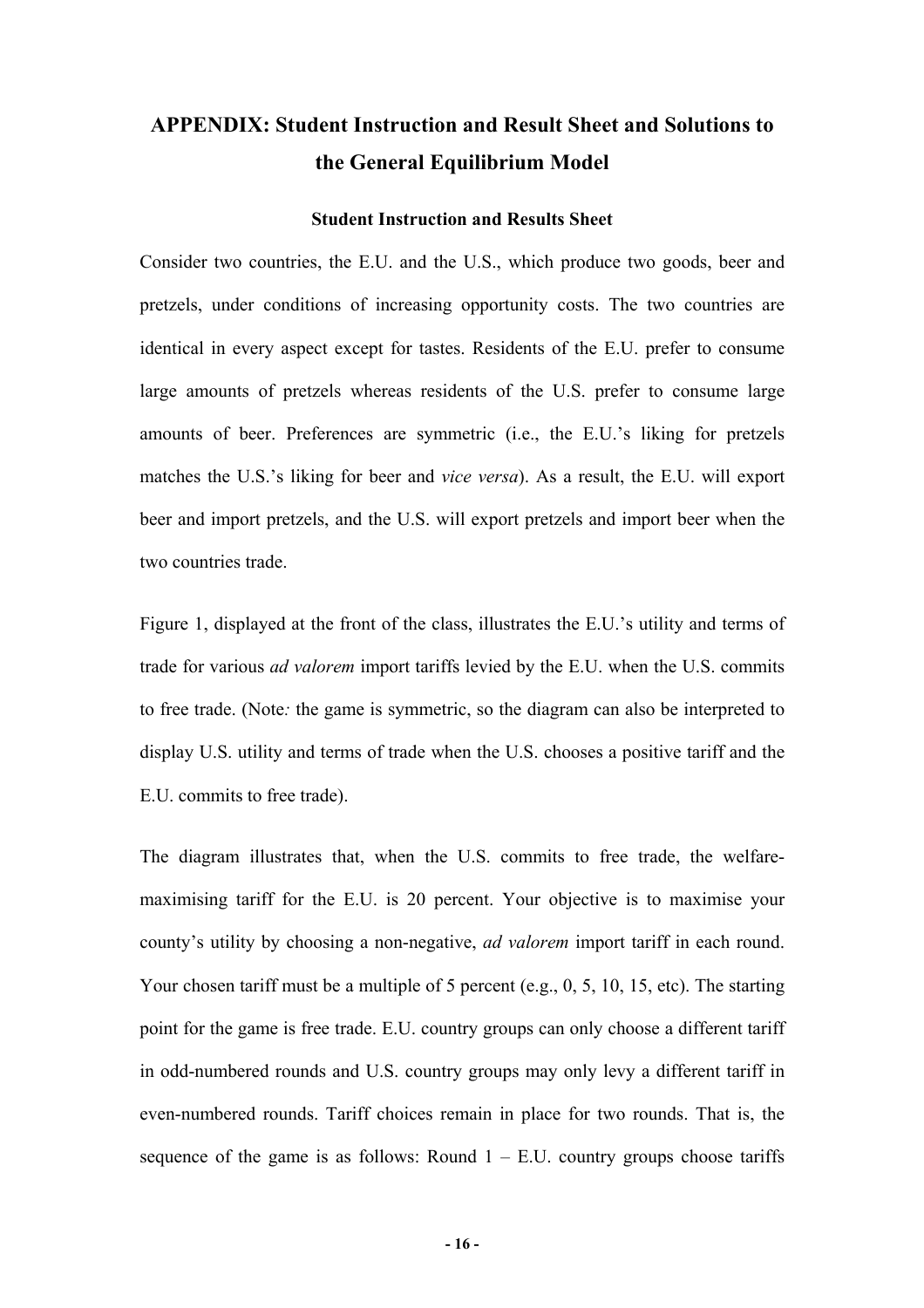while U.S. country groups impose zero tariffs; Round 2 – U.S. country groups select a tariff while E.U. country groups maintain tariffs chosen in Round 1; Round  $3 - E.U$ . country groups select a tariff while U.S. country groups maintain tariffs chosen in Round 2; and so on. The game will last for an unspecified number of rounds.

You are not required to calculate your chosen tariffs explicitly, but you should use the information displayed in Figure 1 and, where applicable, results from previous rounds, to assist your decisions. You will have two minutes to select a tariff in each round, which must be chosen without communicating with your trading partner. At the end of the game, prizes will be awarded to members of the best performing E.U. country group and best performing U.S. country group (where "best" is assessed by average utility achieved). Record your outcomes in the table below.

|            | results from the turns setting guine |             |         |         |          |                   |  |  |  |  |  |  |
|------------|--------------------------------------|-------------|---------|---------|----------|-------------------|--|--|--|--|--|--|
| Round      | E.U. tariff                          | U.S. tariff | E.U.    | U.S.    | E.U.     | <b>U.S. terms</b> |  |  |  |  |  |  |
|            | $(\%)$                               | $(\%)$      | utility | utility | terms of | of trade          |  |  |  |  |  |  |
|            |                                      |             |         |         | trade    |                   |  |  |  |  |  |  |
| Free Trade | $\theta$                             | $\theta$    | 1000.00 | 1000.00 | 1.000    | 1.000             |  |  |  |  |  |  |
|            |                                      | $\theta$    |         |         |          |                   |  |  |  |  |  |  |
| 2          |                                      |             |         |         |          |                   |  |  |  |  |  |  |
| 3          |                                      |             |         |         |          |                   |  |  |  |  |  |  |
| 4          |                                      |             |         |         |          |                   |  |  |  |  |  |  |
|            |                                      |             |         |         |          |                   |  |  |  |  |  |  |
| 6          |                                      |             |         |         |          |                   |  |  |  |  |  |  |
|            |                                      |             |         |         |          |                   |  |  |  |  |  |  |
| ٠          |                                      |             |         |         |          |                   |  |  |  |  |  |  |
| $\bullet$  |                                      |             |         |         |          |                   |  |  |  |  |  |  |

**Results from the tariff setting game**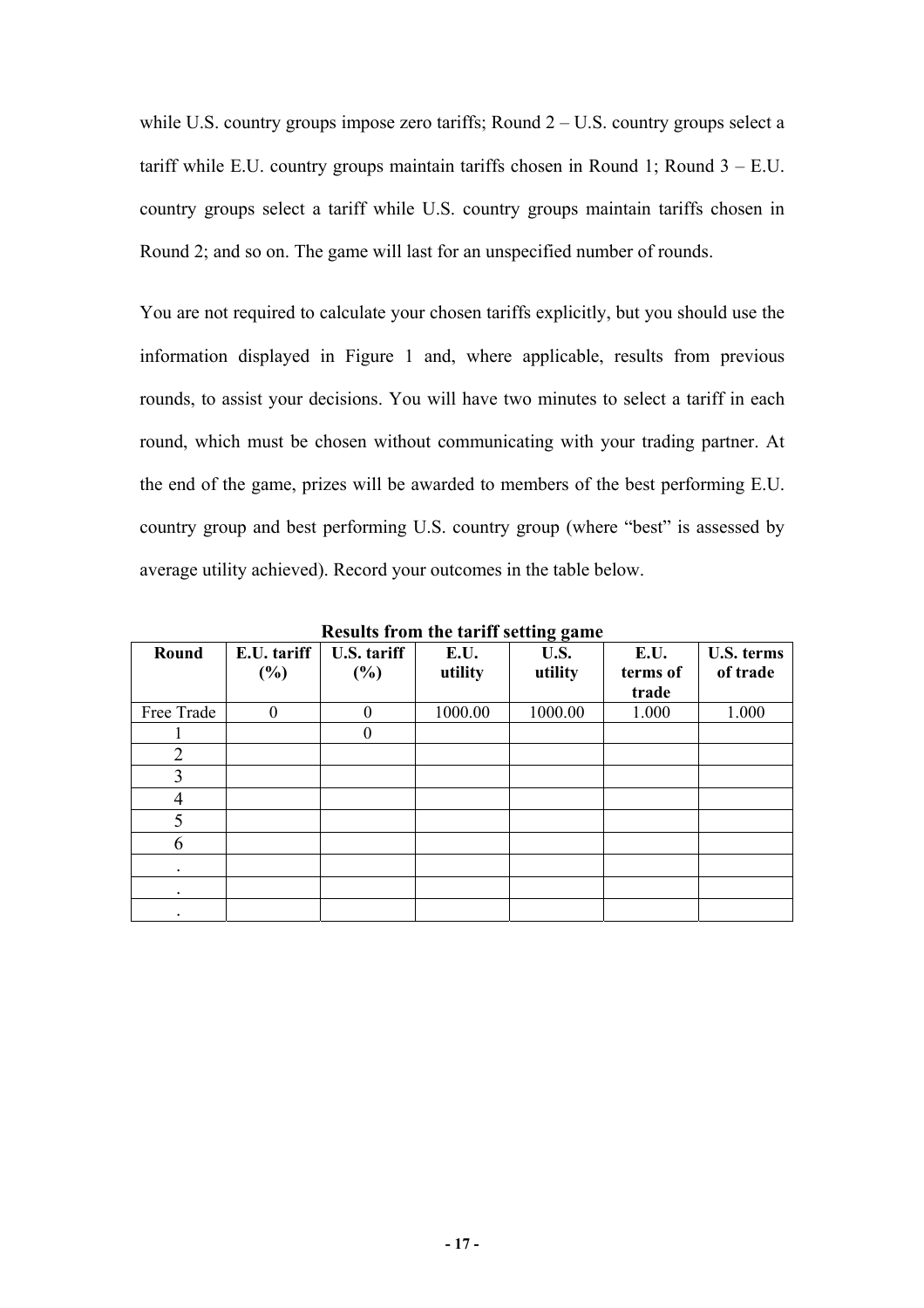| $\tau^{\text{US}}$ |         |         |         |         |         |         |         | $\tau^{\overline{\text{EU}}}$ |         |        |        |        |        |        |        |
|--------------------|---------|---------|---------|---------|---------|---------|---------|-------------------------------|---------|--------|--------|--------|--------|--------|--------|
|                    | 0.00    | 0.05    | 0.10    | 0.15    | 0.20    | 0.25    | 0.30    | 0.35                          | 0.40    | 0.45   | 0.50   | 0.55   | 0.60   | 0.65   | 0.70   |
| 0.00               | 1000.00 | 1004.92 | 1008.11 | 1009.77 | 1010.09 | 1009.20 | 1007.24 | 1004.32                       | 1000.53 | 995.97 | 990.71 | 984.81 | 978.34 | 971.35 | 968.91 |
| 0.05               | 994.52  | 998.88  | 1001.53 | 1002.68 | 1002.49 | 1001.11 | 998.67  | 995.28                        | 991.04  | 986.03 | 980.33 | 974.00 | 968.91 | 968.91 | 968.91 |
| 0.10               | 989.75  | 993.58  | 995.72  | 996.37  | 995.70  | 993.85  | 990.96  | 987.12                        | 982.44  | 977.01 | 970.89 | 968.91 | 968.91 | 968.91 | 968.91 |
| 0.15               | 985.62  | 988.95  | 990.60  | 990.78  | 989.65  | 987.35  | 984.02  | 979.76                        | 974.66  | 968.91 | 968.91 | 968.91 | 968.91 | 968.91 | 968.91 |
| 0.20               | 982.08  | 984.92  | 986.11  | 985.83  | 984.26  | 981.53  | 977.78  | 973.12                        | 968.91  | 968.91 | 968.91 | 968.91 | 968.91 | 968.91 | 968.91 |
| 0.25               | 979.05  | 981.43  | 982.17  | 981.46  | 979.47  | 976.34  | 972.19  | 968.91                        | 968.91  | 968.91 | 968.91 | 968.91 | 968.91 | 968.91 | 968.91 |
| 0.30               | 976.51  | 978.45  | 978.76  | 977.63  | 975.24  | 971.71  | 968.91  | 968.91                        | 968.91  | 968.91 | 968.91 | 968.91 | 968.91 | 968.91 | 968.91 |
| 0.35               | 974.39  | 975.91  | 975.81  | 974.28  | 971.50  | 968.91  | 968.91  | 968.91                        | 968.91  | 968.91 | 968.91 | 968.91 | 968.91 | 968.91 | 968.91 |
| 0.40               | 972.68  | 973.78  | 973.29  | 971.38  | 968.91  | 968.91  | 968.91  | 968.91                        | 968.91  | 968.91 | 968.91 | 968.91 | 968.91 | 968.91 | 968.91 |
| 0.45               | 971.32  | 972.03  | 971.16  | 968.91  | 968.91  | 968.91  | 968.91  | 968.91                        | 968.91  | 968.91 | 968.91 | 968.91 | 968.91 | 968.91 | 968.91 |
| 0.50               | 970.29  | 970.63  | 969.38  | 968.91  | 968.91  | 968.91  | 968.91  | 968.91                        | 968.91  | 968.91 | 968.91 | 968.91 | 968.91 | 968.91 | 968.91 |
| 0.55               | 969.57  | 969.54  | 968.91  | 968.91  | 968.91  | 968.91  | 968.91  | 968.91                        | 968.91  | 968.91 | 968.91 | 968.91 | 968.91 | 968.91 | 968.91 |
| 0.60               | 969.12  | 968.91  | 968.91  | 968.91  | 968.91  | 968.91  | 968.91  | 968.91                        | 968.91  | 968.91 | 968.91 | 968.91 | 968.91 | 968.91 | 968.91 |
| 0.65               | 968.92  | 968.91  | 968.91  | 968.91  | 968.91  | 968.91  | 968.91  | 968.91                        | 968.91  | 968.91 | 968.91 | 968.91 | 968.91 | 968.91 | 968.91 |
| 0.70               | 968.91  | 968.91  | 968.91  | 968.91  | 968.91  | 968.91  | 968.91  | 968.91                        | 968.91  | 968.91 | 968.91 | 968.91 | 968.91 | 968.91 | 968.91 |

**TABLE A.1: E.U. Utility Under Alternative Tariff Regimes** 

*Note:*  $\tau^{EU}$  and  $\tau^{US}$  denote *ad valorem* tariffs levied by the E.U. and the U.S., respectively; U.S. utility is derived symmetrically; and utility is 968.91 in each nation in autarky.